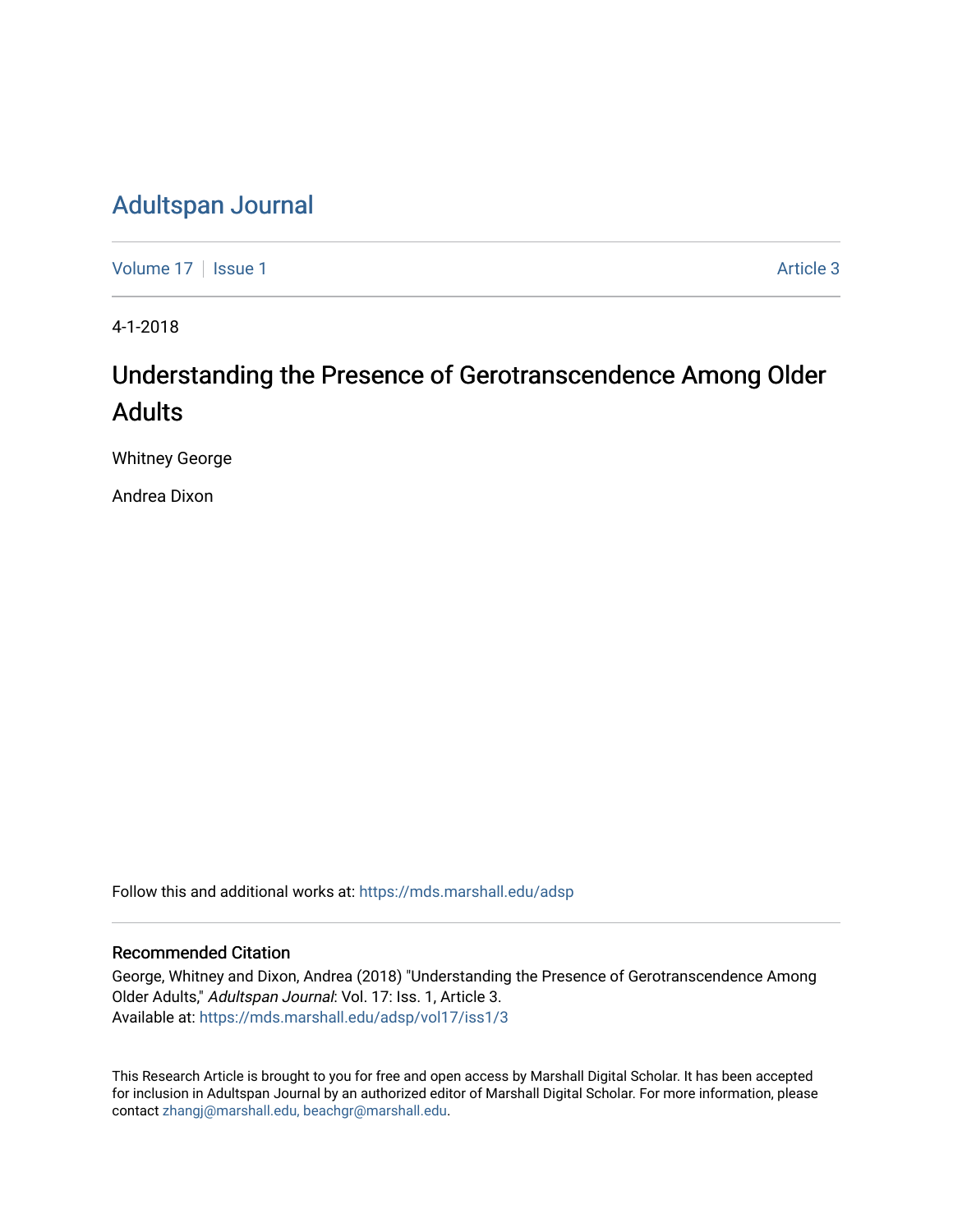# **Understanding the Presence of Gerotranscendence Among Older Adults**

# **Whitney George and Andrea Dixon**

*The theory of gerotranscendence provides a lens counselors can use to view the aging process across the life span and the potential need for counseling services for aging individuals. The authors conducted this study to understand the experience of gerotranscendence among older adults. Thirteen descriptive psychosocial factors were examined in relation to gerotranscendence from data gathered through a 79-question survey. The limitations of the study, implications for counseling practice, and recommendations for future research are discussed.*

*Keywords:* gerotranscendence, older adults, aging, cosmic transcendence, solitude

Older adults in the United States remain an increasing population in need of attention from the field of mental health and counseling (Roybal, 1988; Stickle & Onedera, 2006; Taylor & Hartman-Stein, 1995). Within this population, women constitute the group growing most quickly, followed by African Americans and Latinos (Florida Department of Elder Affairs, 2009; U.S. Census Bureau, 2011). Due to the expanding number of older adults, the need for counselors to address the diverse older adult population is imperative (Colby & Ortman, 2015; Kampfe, 2015). Working from a positive framework helps clients accept lifestyle changes and transitions and continue healthy development in later life (Tornstam, 2005). Developing positively into older adulthood is an important part of the aging process (Tornstam, 2005), especially because humans' life spans are expected to increase (U.S. Census Bureau, 2011).

*Whitney George, Department of Clinical Mental Health Counseling, Jacksonville University; Andrea Dixon, Department of School Counseling, Georgia State University. Correspondence concerning this article should be addressed to Whitney George, Department of Clinical Mental Health Counseling, Jacksonville University, 2800 University Boulevard, Jacksonville, FL 32211 (e-mail: wgeorge@ju.edu).*

*© 2018 by the American Counseling Association. All rights reserved.*

. . . . . . . . . . . . . . . **ADULTSPAN***Journal April 2018 Vol. 17 No. 1* **27**

Published by Marshall Digital Scholar, 2022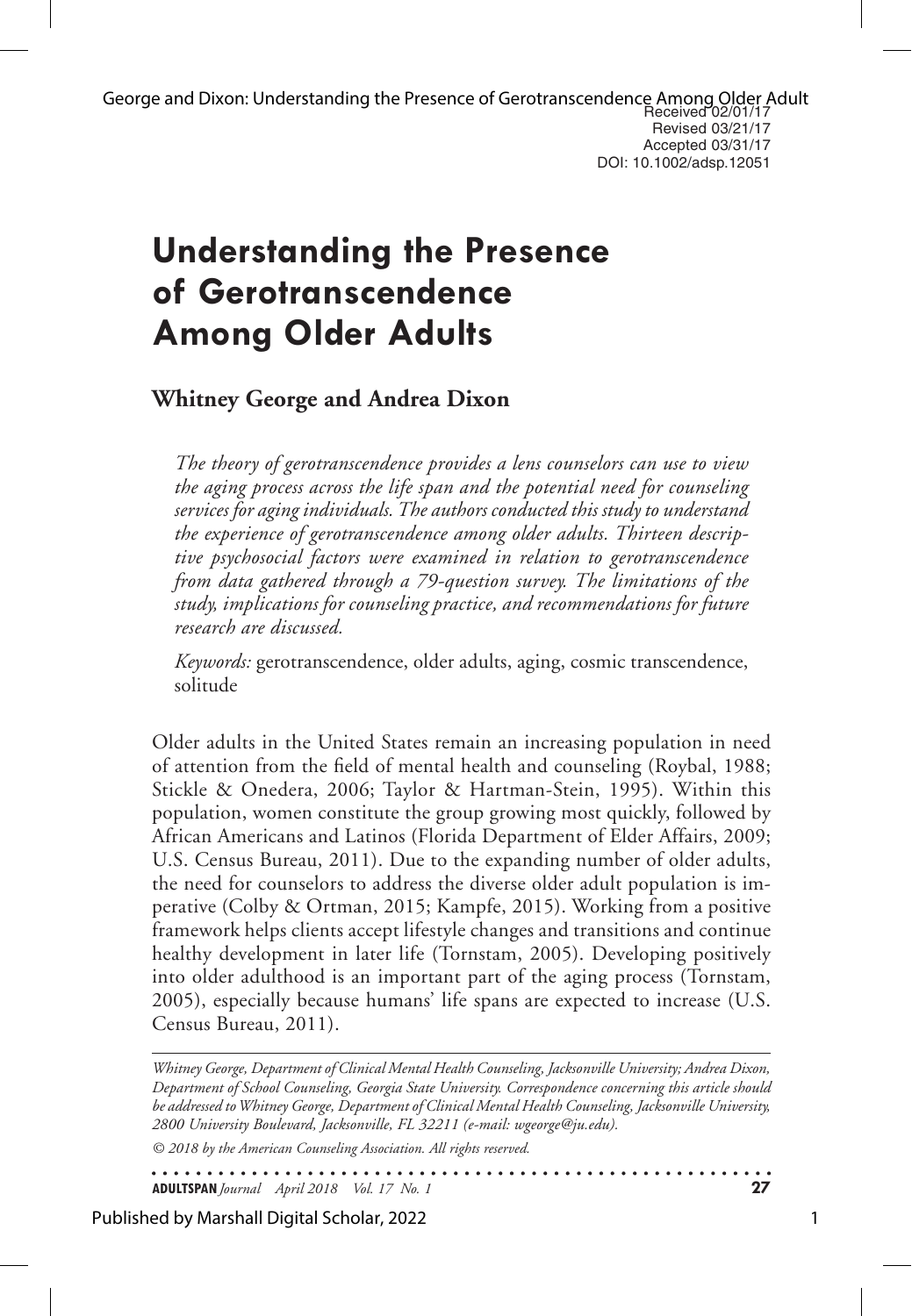#### **THEORY OF GEROTRANSCENDENCE**

The theory of gerotranscendence (Tornstam, 1994, 1997b, 2005, 2006) provides a unique lens through which counselors can view the aging process and the potential needs for counseling services as individuals age. This theory suggests a reorientation toward a new perspective and experience of life understood as a spiritual transition rather than simply a withdrawal from the mainstream (Dalby, 2006). The theory operates on three main assumptions: (a) The development toward gerotranscendence is a natural developmental process followed by an increase in satisfaction; (b) certain life crises can accelerate the process toward gerotranscendence; and (c) aging is a process where a person gradually changes from the perceptions, values, and activity patterns of midlife into a life viewed more spiritually or cosmically (Tornstam, 1994, 1997b, 2005, 2006).

In developing and validating the theory of gerotranscendence, Tornstam (2003) conducted several studies of both qualitative and quantitative nature (Tornstam, 1994, 1997b, 2003). Most notably, it was found that empirical studies support a pattern of developmental changes in cosmic transcendence, coherence, and solitude (Tornstam, 2003). Tornstam (1994) developed this theory based on those three levels of change. Cosmic transcendence refers to an increased feeling of connection with the spirit of the universe; a redefinition of the perception of time, space, and objects; a redefinition of the perception of life and death; a decrease in the fear of death; and an increasing feeling of affinity with past and coming generations (Cozort, 2008; Tornstam, 2005). Coherence refers to the discovery of hidden aspects of the self (both good and bad), removal of the self from the center of one's universe, continuation of care of the body without obsession with it, experience of the return to childhood, and the realization that the pieces of life's puzzle form a whole (Cozort, 2008; Tornstam, 2005). Finally, solitude refers to a decreased interest in superficial relationships and desire for materialistic possessions, an increased need for meditation, and a tendency to withhold from judgments and giving advice (Cozort, 2008). These three levels are the basis of understanding gerotranscendence and compose the main dimensions noted in scales of measurement for the theory (Tornstam, 1994, 1997a, 1997b, 2005).

Gerotranscendence is viewed as a spontaneous process of self-transcendence referring to a decreased importance in how individuals define themselves based on the views of society, increasing interiority, and a greater sense of connectedness with past and future generations (Levenson, Jennings, Aldwin, & Shiraishi, 2005). Self-transcendence has been hypothesized as a critical component of wisdom (Curnow, 1999) and adaptation in later life (Tornstam, 1994). Previous research on self-transcendence has been conducted with aging adults and has led to the concept of gerotranscendence (Levenson et al., 2005; Tornstam, 2005). Frankl (1946/2006) described self-transcendence as an innate desire to discover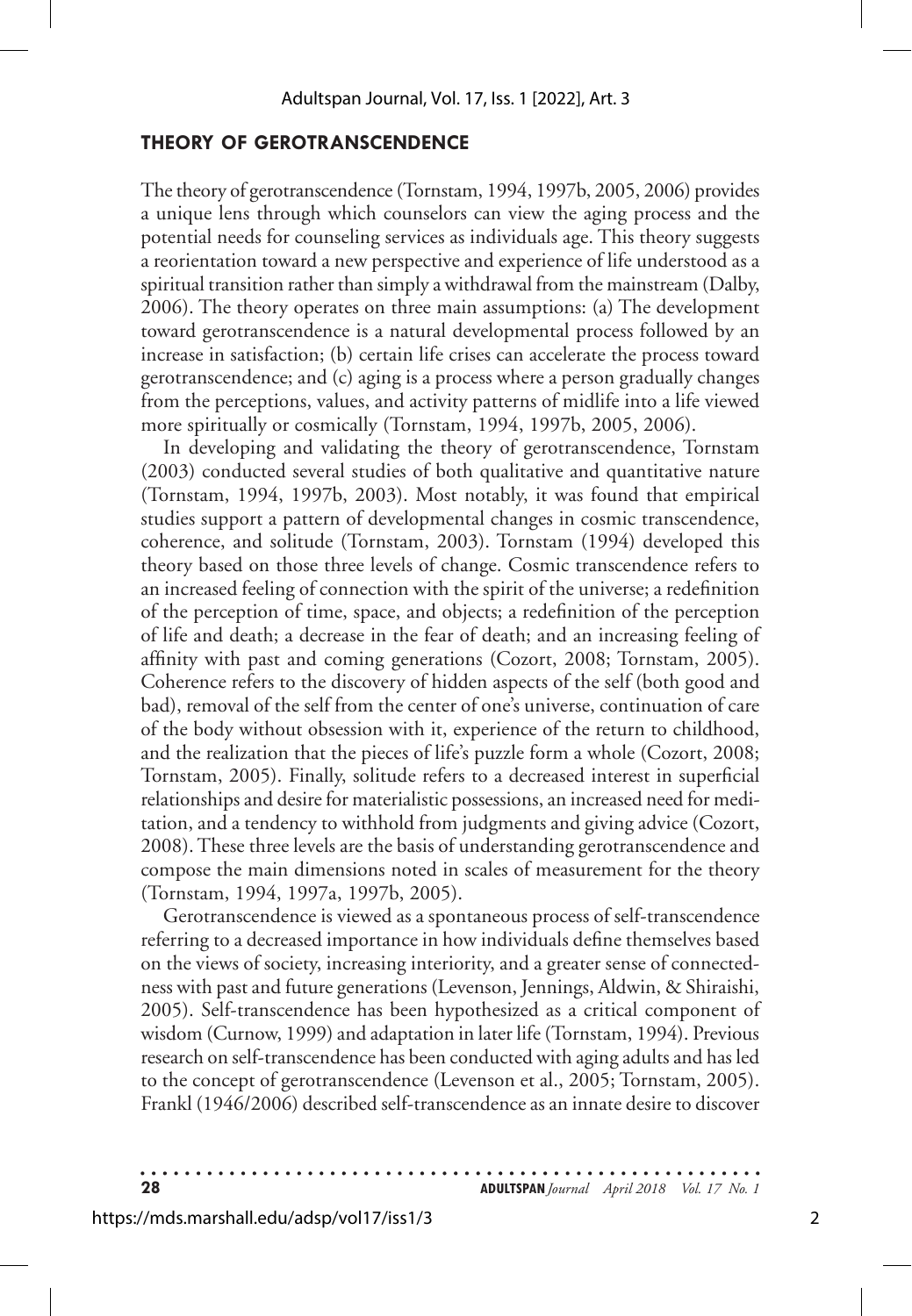meaning in human life. Previous researchers have assessed self-transcendence in the context of life-threatening illnesses and end-of-life issues (Levenson et al., 2005; Tornstam, 2005). Researchers have viewed self-transcendence as a growing spirituality including both an expansion of boundaries and an increased appreciation of the present, concluding that transcendence does not necessarily have to await old age but can be realized by individuals at any age through spiritual practices or coping with trauma (Dalby, 2006; Levenson et al., 2005; Tornstam, 2005).

Self-transcendence is believed to increase with age and develops throughout the life span (Dalby, 2006). Likewise, gerotranscendence is thought to be a natural process in older adulthood, but is considered to be inhibited by anxiety and depression, two common factors affecting many older adults in the United States (Klap, Unroe, & Unutzer, 2003). Tornstam (1994) found that gerotranscendence is negatively correlated with anxiety and depression, and that the process of gerotranscendence is accompanied by contentment, satisfaction, and often the disappearance of anxiety and depressive symptoms. It has also been noted that those experiencing a shift toward gerotranscendence often report fewer feelings of loneliness and psychological strain (Tornstam, 1994). Therefore, it is important to note that the process of gerotranscendence might be stifled in those individuals combating depression and anxiety in older age.

### **NEED FOR THE STUDY**

Older adults are the most underserved population with regard to counseling services in the United States (Kampfe, 2015; Karel, Gatz, & Smyer, 2012; Stickle & Onedera, 2006). Rollins (2008) indicated that the number of older individuals with mental illness is projected to increase from 4 million in 1970 to 15 million by 2030, and suicide rates are estimated to be up to six times greater than among younger populations. Several theorists and researchers have attempted to describe the developmental process of older adults using theories such as the disengagement theory (Cumming, Newell, Dean, & McCaffrey, 1960), developmental theory (Erikson, 1950), and continuity theory (Havens, 1968). The theory of gerotranscendence seeks to describe the developmental process of positive older adulthood (Tornstam, 1994, 1997b, 2005, 2006); however, the applicability of the theory to diverse older populations has not been investigated.

### **PURPOSE OF THE STUDY**

For the purpose of this study, we proposed that gerotranscendence provides a framework for mental health counselors to use when working with diverse older adults in the United States. However, its utility requires applicability to all older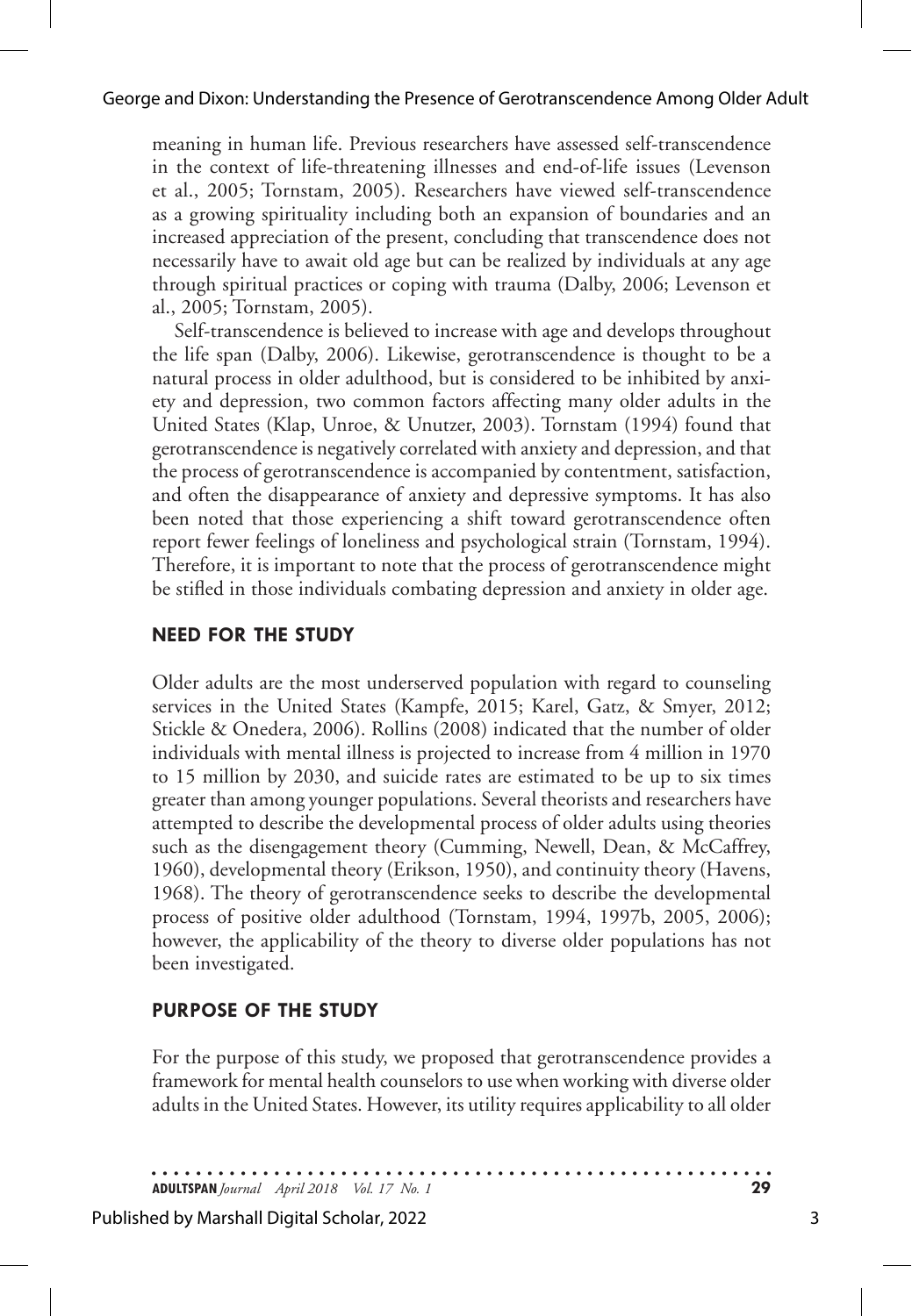adults, particularly those from different cultural and ethnic backgrounds. The construct of gerontranscendence can potentially provide a useful perspective to encourage older clients' pursuit of positive development and transitions. However, few researchers have considered the racial and ethnic implications of this theory and its potential use with various populations. It is still unclear if gerotranscendence is experienced by all cultures and particularly by all older adults in the United States. Although Tornstam (2005) claimed that the process of gerotranscendence is unrelated to culture, few studies have focused on differences in gerotranscendental development across socioeconomic status, culture, race/ethnicity, or geographic location (Ahmadi Lewin, 2001). Additionally, in developing the theory, Tornstam (2005) did not conduct any studies identifying differences based on measures of socioeconomic status or racial and ethnic factors as defined in the current study. The theory of gerotranscendence would benefit from further exploratory studies addressing older adults' socioeconomic, racial, and ethnic factors (Jonson & Magnusson, 2001), making this study an important contribution to the current theoretical state of gerontology and counseling. Our study was based on four research questions:

- *Research Question 1*: Are there differences in the dimensions of cosmic transcendence, coherence, and solitude, using depression as a covariate, when respondents are compared by age group and ethnicity?
- *Research Question 2*: Are there differences in the dimensions of cosmic transcendence, coherence, and solitude, using anxiety as a covariate, when respondents are compared by age group and ethnicity?
- *Research Question 3*: Do depression, educational level, age, gender, ethnicity, number of significant life transitions, number of weekly social interactions, number of children, number of grandchildren, marital status, income, and health status predict the dimensions of cosmic transcendence, coherence, and solitude?
- *Research Question 4*: Do anxiety, educational level, age, gender, ethnicity, number of significant life transitions, number of weekly social interactions, number of children, number of grandchildren, marital status, income, and health status predict the dimensions of cosmic transcendence, coherence, and solitude?

# **METHOD**

# **Data Collection**

Before recruiting participants, we filed an institutional review board application, which was approved. We recruited participants from seven senior centers in four cities in Florida over 1 to 2 days per center. We selected the centers based on varying geographic locations, accessibility to those 65 years of age or older that represent varying racial or ethnic backgrounds, and willingness of the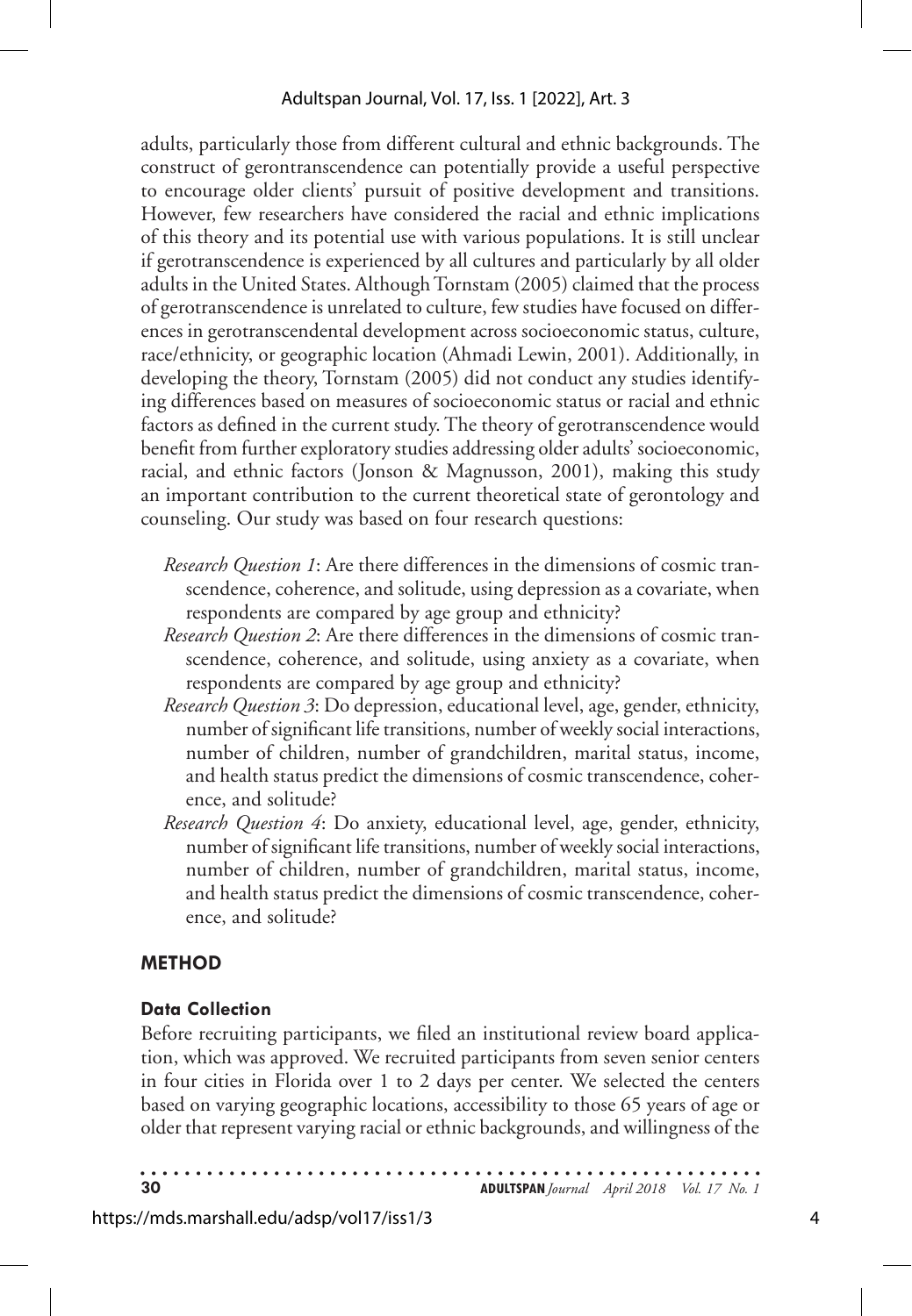center to participate in the study. Potential study participants were recruited in center-sponsored education sessions or by the researcher located at a table near the entrance.

In addition to participant confidentiality, we made special accommodations for research with older adult populations. Accommodations were especially important for older adults experiencing age-related physiological changes such as delayed response time (Crane, Cody, & McSweeney, 2004), decreased vision, decreased hearing, decreased mobility, and the tendency to tire easily (Cozort, 2008; Ebersole, Hess, Touhy, & Jett, 2005). One of the first accommodations made focused on reading level. Reading level was of particular concern because reports on literacy in older adults based on studies using the Test of Functional Health Literacy in Adults (Baker, Williams, Parker, Gazmararian, & Nurss, 1999) revealed an average reading level of sixth grade or lower for adults over the age of 65 (U.S. Department of Health and Human Services, 2008). Reading level and vision decrease with age, and Test of Functional Health Literacy in Adults scores typically decrease 10 points with every decade of age (Baker, Gazmararian, Sudano, & Patterson, 2000). Written material printed in a font of 14-point or larger Times New Roman script is the most easily read by all adults over the age of 65 (Baker et al., 1999). Therefore, all printed material was made available at a maximum of sixth-grade reading level and printed in appropriate font. Researchers also read aloud distributed material individually to participants as requested.

A second accommodation made was the time of day chosen to administer the survey. Administration of the survey was conducted during the morning hours, with the exception of sites requesting alternative hours. Finally, appropriate accommodations for limitations imposed by physical impairments such as wheelchair access, walkers, and ramps were discussed with each center before the center was selected for use in the study. These accommodations are consistent with previous research conducted with older adults (Cozort, 2008).

Three instruments and a demographic form were used in this study and were distributed in paper/pencil form. The instruments were the Gerotranscendence Scale–Revised (GS-R; Cozort, 2008), the Beck Depression Inventory–II (BDI-II; Beck, Ward, Mendelson, Mock, & Erbaugh, 1961), and the Beck Anxiety Inventory (BAI; Beck, Epstein, Brown, & Steer, 1988). Cozort (2008) evaluated the psychometric properties of the GS-R and, after a two-phase analysis, concluded that it had adequate content and face validity, internal consistency, and test–retest reliability for each of the three dimensions.

#### **Participants**

We used a cross-sectional descriptive survey research design for this study. We used a nonprobability convenience sampling method to collect data on racially and ethnically diverse adults over the age of 65 in the state of Florida. It was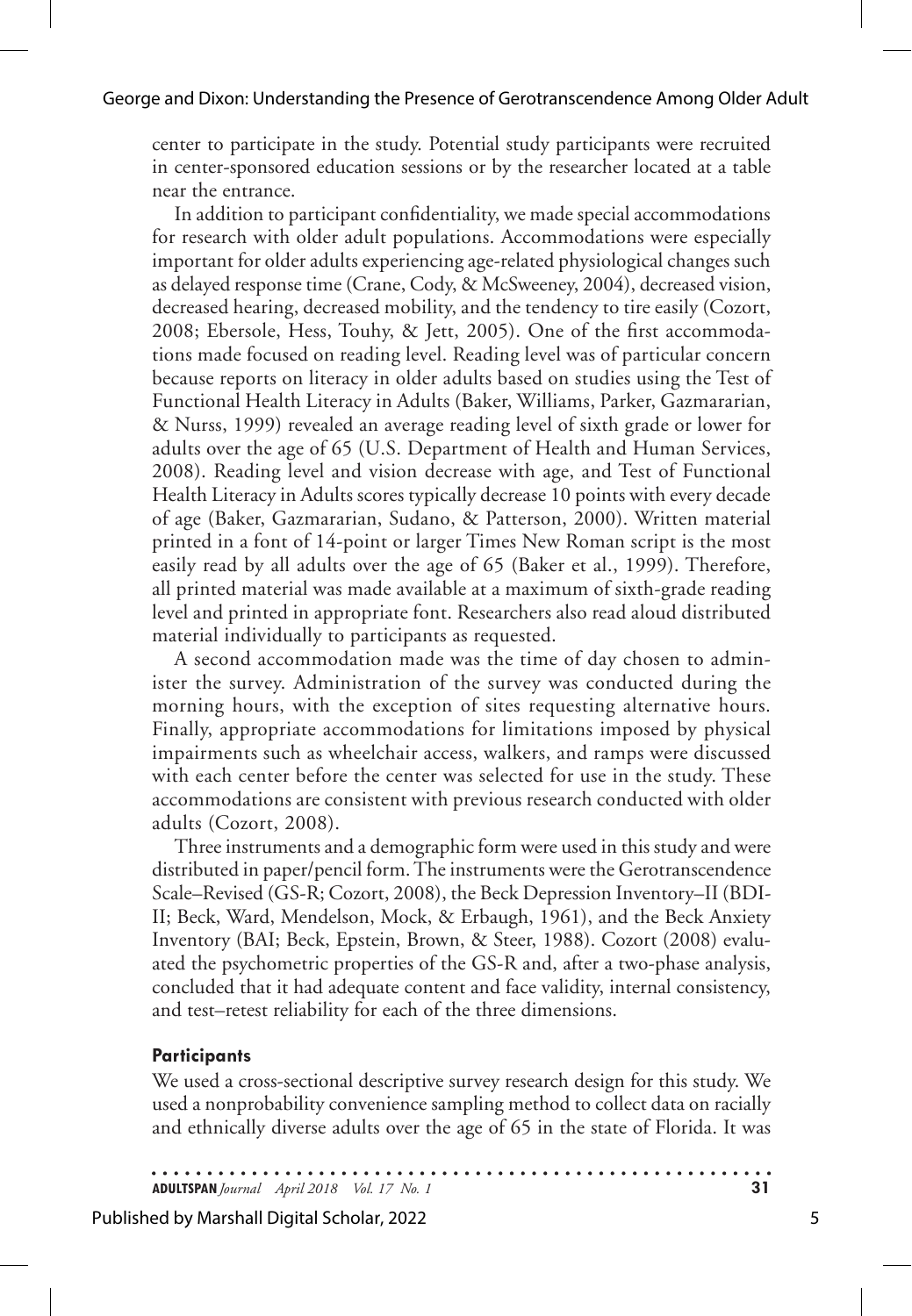estimated that a minimum of 129 participants would be needed in order to achieve statistical significance in this study. The estimated sample size was obtained using a model accounting for the study's desired alpha level ( $\alpha = .05$ ), the total number of predictors in the model  $(k = 13)$ , the anticipated effect size  $(f^2 = .15)$ , and the desired statistical power level (.80; Cohen, Cohen, West, & Aiken, 2002). The desired minimum of 129 participants was obtained, with a total of 130 individuals participating.

We recruited participants from seven senior centers in Florida: Pensacola (three centers), St. Petersburg (two centers), Miami (one center), and Jacksonville (one center). Of the seven senior centers selected, 39.2% of the participants were from centers in Pensacola, 26.9% were from the Miami center, 20.0% were from the Jacksonville center, and 13.9% were from centers in St. Petersburg. Participants ranged in age from 63 to 92 years, with a mean age of 76.82 years (*SD* = 7.23). The sample included 35.4% men (*n =* 46) and 64.6% women (*n =* 84).

Participants had the option of selecting one of eight boxes that best described their ethnic identification. The majority of the participants  $(76.9\%, n = 100)$ identified as White/Caucasian, 10.0% (*n =* 13) as Hispanic/Latino(a), 6.2% (*n =* 8) as Black/African American, 3.8% (*n =* 5) as Native American, 1.5% (*n =* 2) as Puerto Rican, and 1.5% (*n =* 2) as multiracial. Percentages do not total 100 because of rounding.

We distributed the survey in both Spanish and English versions, with 119 individuals (91.5%) completing the survey in English and 11 individuals (8.5%) completing the survey in Spanish. Participants were also asked about their educational levels and marital status. The majority of the participants, 93.8% (*n =* 122) completed at least high school, and 6.2% (*n =* 8) completed middle school/grade school. Of those who completed at least high school, 23.8% (*n =* 29) completed an associate's degree, 17.2% (*n =* 21) completed a bachelor's or 4-year degree, 9.0% (*n =* 11) completed a graduate or master's degree, 9.8% (*n =* 12) completed a doctoral degree, and one participant (0.8%) did not provide a response. Regarding participants' marital status, 39.2% (*n =*  51) of the population sampled were widowed, 34.6% (*n =* 45) were married, 16.2% (*n =* 21) were divorced, 4.6% (*n =* 6) were single/never married, 1.5% (*n =* 2) were in a life partnership/civil union, and five participants (3.8%) did not provide a response.

#### **RESULTS**

This study's first two questions used a multivariate analysis of covariance (MANCOVA) design. The study's third and fourth questions used a multiple linear regression design. The analysis and findings are presented in the following sections.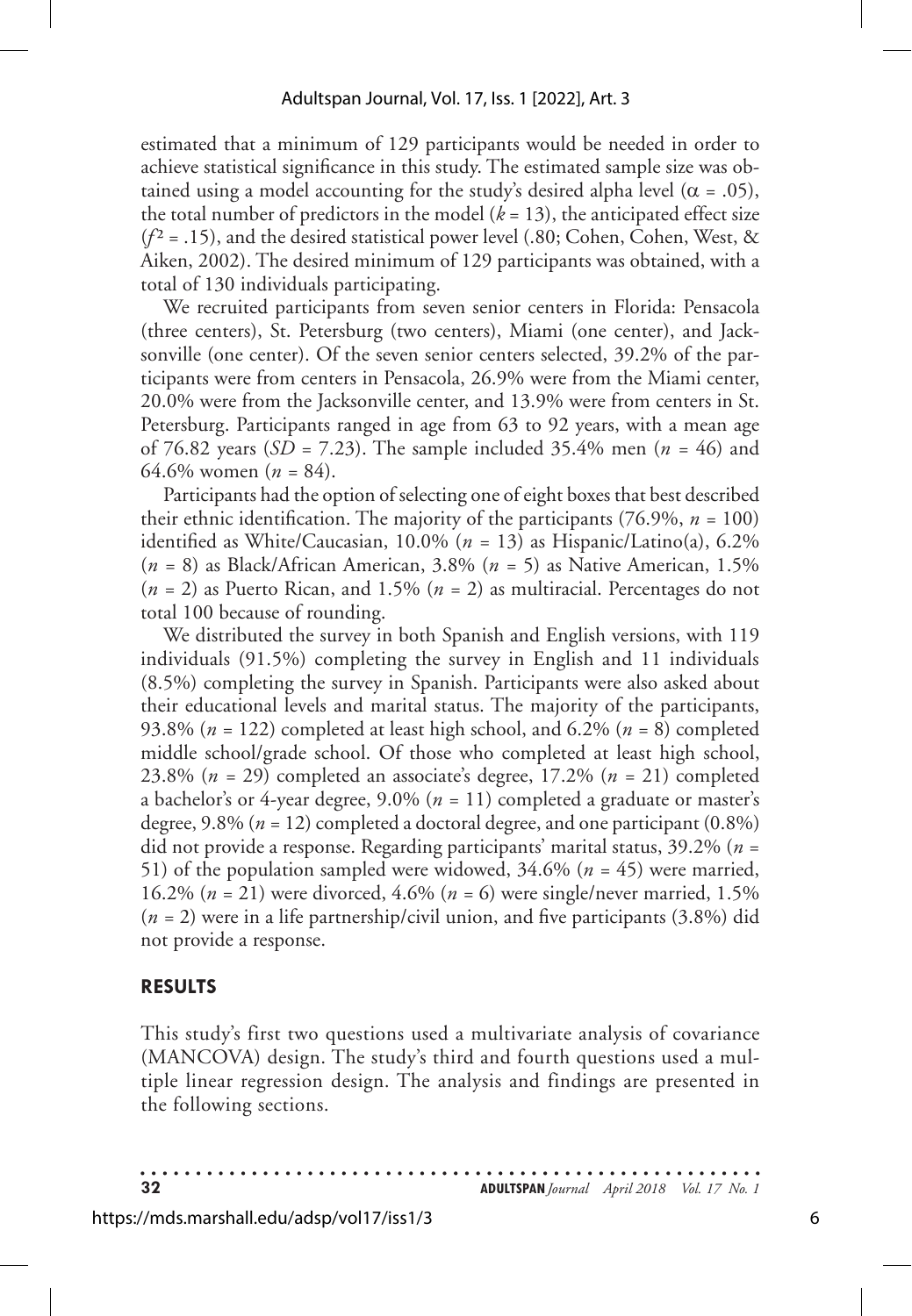George and Dixon: Understanding the Presence of Gerotranscendence Among Older Adult

#### **Research Question 1**

A factorial  $3 \times 2$  MANCOVA was conducted to determine the effects of age group and ethnicity on cosmic transcendence, coherence, and solitude scores using depression as a covariate. We assessed the data prior to analysis to ensure that the assumptions of MANCOVA were met. The Box's  $M$  test ( $p = .134$ ) and Levene tests for cosmic transcendence ( $p = .284$ ), coherence ( $p = .358$ ), and solitude  $(p = .944)$  indicated that the assumptions were met.

The test for the multivariate interaction effect was not statistically significant, Wilks's  $\lambda$  = .92,  $F(6, 242)$  = 1.74,  $p > .05$ . There was no statistically significant interaction between age group and ethnicity. However, the univariate results indicated that the dependent variable of solitude was significantly affected by the age group and ethnicity interaction,  $F(2, 129) = 4.79$ ,  $p =$ .010. The multivariate main effect for age group, Wilks's  $\lambda$  = .90,  $F(6, 242)$  $= 2.21$ ,  $p = .043$ , indicated a significant effect on the dependent variable. The univariate analysis of variance (ANOVA) results indicated that the dependent variable of solitude was significantly affected by the independent variable age group,  $F(1, 129) = 5.09$ ,  $p = .008$ . The multivariate main effect of ethnicity, Wilks's  $\lambda = .94$ ,  $F(3, 121) = 2.41$ ,  $p = .070$ , did not indicate a significant difference on the dependent variable. The univariate ANOVA results indicated that the independent variable ethnicity only significantly affected the dependent variable of cosmic transcendence,  $F(1, 129) = 7.23$ ,  $p = .008$ . The multivariate covariate of depression significantly influenced the multivariate dependent variable, Wilks's  $\lambda = .84$ ,  $F(3, 121) = 7.43$ ,  $p <$ .001. Additionally, the univariate ANOVA results indicated that the covariate depression significantly affected both the dependent variables coherence, *F*(1, 129) = 8.16,  $p = .005$ , and solitude,  $F(1, 129) = 5.69$ ,  $p = .019$ .

#### **Research Question 2**

A factorial 3 × 2 MANCOVA was conducted to determine the effects of age group and ethnicity on cosmic transcendence, coherence, and solitude scores using anxiety as a covariate. Data were assessed prior to analysis to ensure that the assumptions of MANCOVA were met. The Box's *M* test ( $p = .134$ ) and Levene tests for cosmic transcendence ( $p =$ .284), coherence ( $p = .446$ ), and solitude ( $p = .998$ ) all indicated that the assumptions were met.

The test for the multivariate interaction effect was statistically significant, Wilks's  $\lambda$  = .90,  $F(6, 242)$  = 2.31,  $p = .035$ . Additionally, the univariate results indicated that the dependent variable of solitude was significantly affected by the age group and ethnicity interaction,  $F(2, 129) = 6.64$ ,  $p = .002$ . The multivariate main effect of age group, Wilks's  $\lambda = .88$ ,  $F(6, 242) = 2.67$ ,  $p =$ .016, indicated a significant effect on the multivariate dependent variable. The univariate ANOVA results indicated that the dependent variable of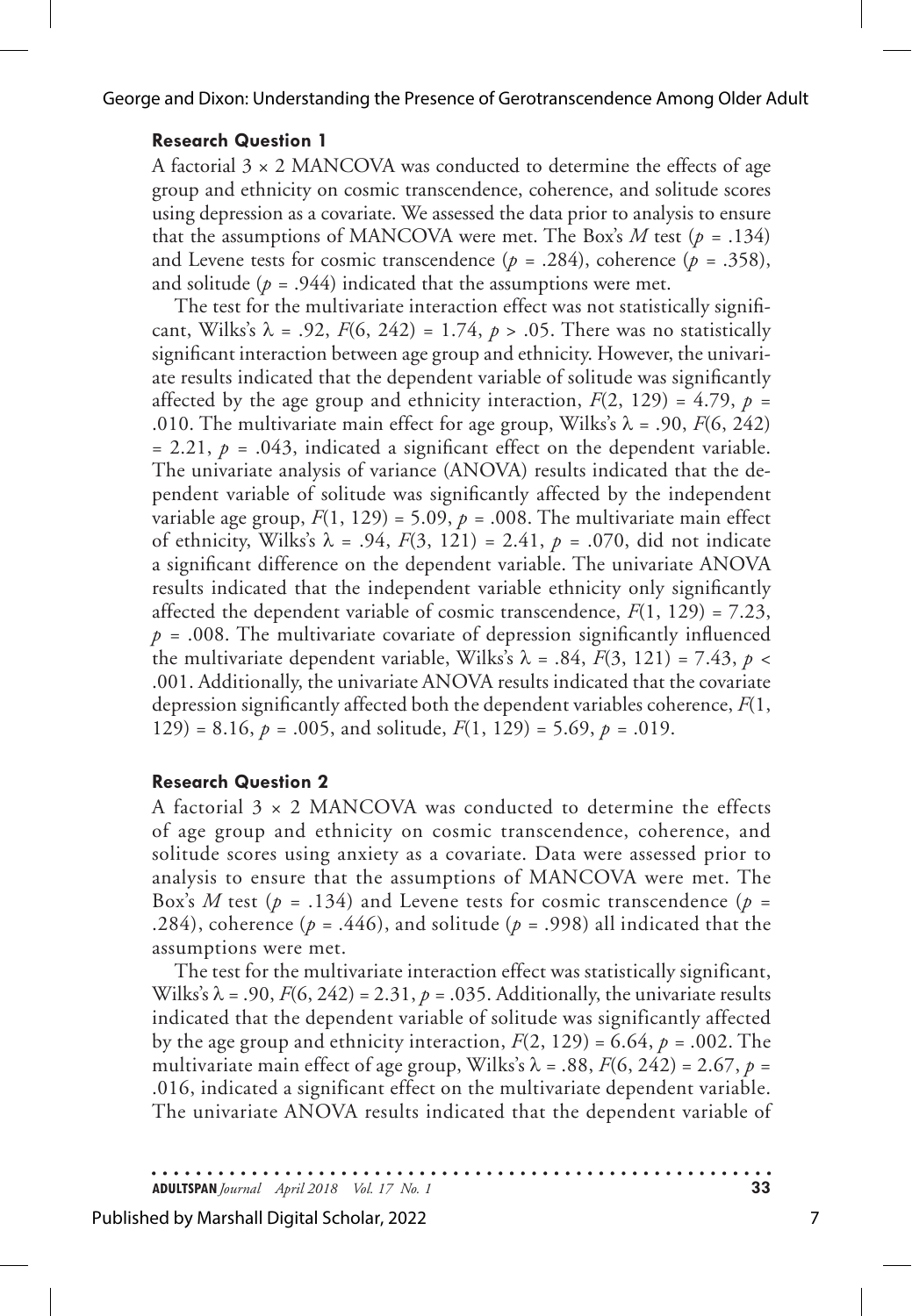solitude was significantly affected by the independent variable age group,  $F(1, 129) = 6.65$ ,  $p = .002$ . The multivariate main effect of ethnicity, Wilks's  $\lambda = .94, F(3, 121) = 2.60, p = .056, \text{did not indicate a significant effect on }$ the dependent variable. The univariate ANOVA results indicated that the dependent variable of cosmic transcendence was significantly affected by the independent variable ethnicity,  $F(1, 129) = 7.10$ ,  $p = .009$ . The multivariate covariate of anxiety influenced the dependent variable, Wilks's  $\lambda = .92$ ,  $F(3, 121) = 3.30, p = .023$ . Additionally, the univariate ANOVA results indicated that the dependent variable of solitude was significantly affected by the covariate anxiety,  $F(1, 129) = 9.35$ ,  $p = .003$ .

#### **Research Question 3**

To address this question, we used three separate multiple linear regression models, including 12 predictor variables: health status, number of significant life transitions, number of children, number of grandchildren, number of weekly social interactions, gender, educational level, ethnicity, age, marital status, income, and depression (as evidenced by scores on the BDI-II). We used a probability level of  $p \leq 0.05$  to test for significance. All of the variables were entered into the model, and it was statistically significant, *R* = .46,  $R^2$  = .21,  $R^2_{\text{adj}}$  = .12,  $F(11, 95)$  = 2.29,  $p < .015$ , and accounted for 21.0% of the variance in cosmic transcendence scores. The only statistically significant predictor of cosmic transcendence was found to be ethnicity (β =  $.35$ ,  $t = 3.65$ ,  $p = .000$ ). The second regression model included the dependent or outcome variable coherence. All of the variables were entered into the model, and it was statistically significant, *R* = .45,  $R^2$  = .21,  $R^2$ <sub>adj</sub> = .11,  $F(11, 95)$  = 2.23,  $p$  = .018. Statistically significant predictors of coherence were found to be depression ( $\beta$  = -*.*27, *t* = -2.62, *p =* .010), ethnicity (β = *.*26, *t* = 2.65, *p =* .009), and number of children ( $\beta$  = .32,  $t$  = 2.13,  $p$  = .036). The third regression model included the dependent or outcome variable solitude. All of the variables were entered into the model, and it was not found to be statistically significant,  $R =$ .41,  $R^2 = .17$ ,  $R^2_{\text{adj}} = .07$ ,  $F(11, 95) = 1.74$ ,  $p = .075$ .

#### **Research Question 4**

To address this question, we used three separate multiple linear regression models, including 12 predictor variables: health status, number of significant life transitions, number of children, number of grandchildren, number of social interactions, gender, educational level, ethnicity, age, marital status, income, and anxiety (as evidenced by scores on the BAI). A probability level of  $p = .05$ or less was utilized for testing significance. The first regression model included the dependent or outcome variable cosmic transcendence. All of the variables were entered into the model, and the model was statistically significant, *R* =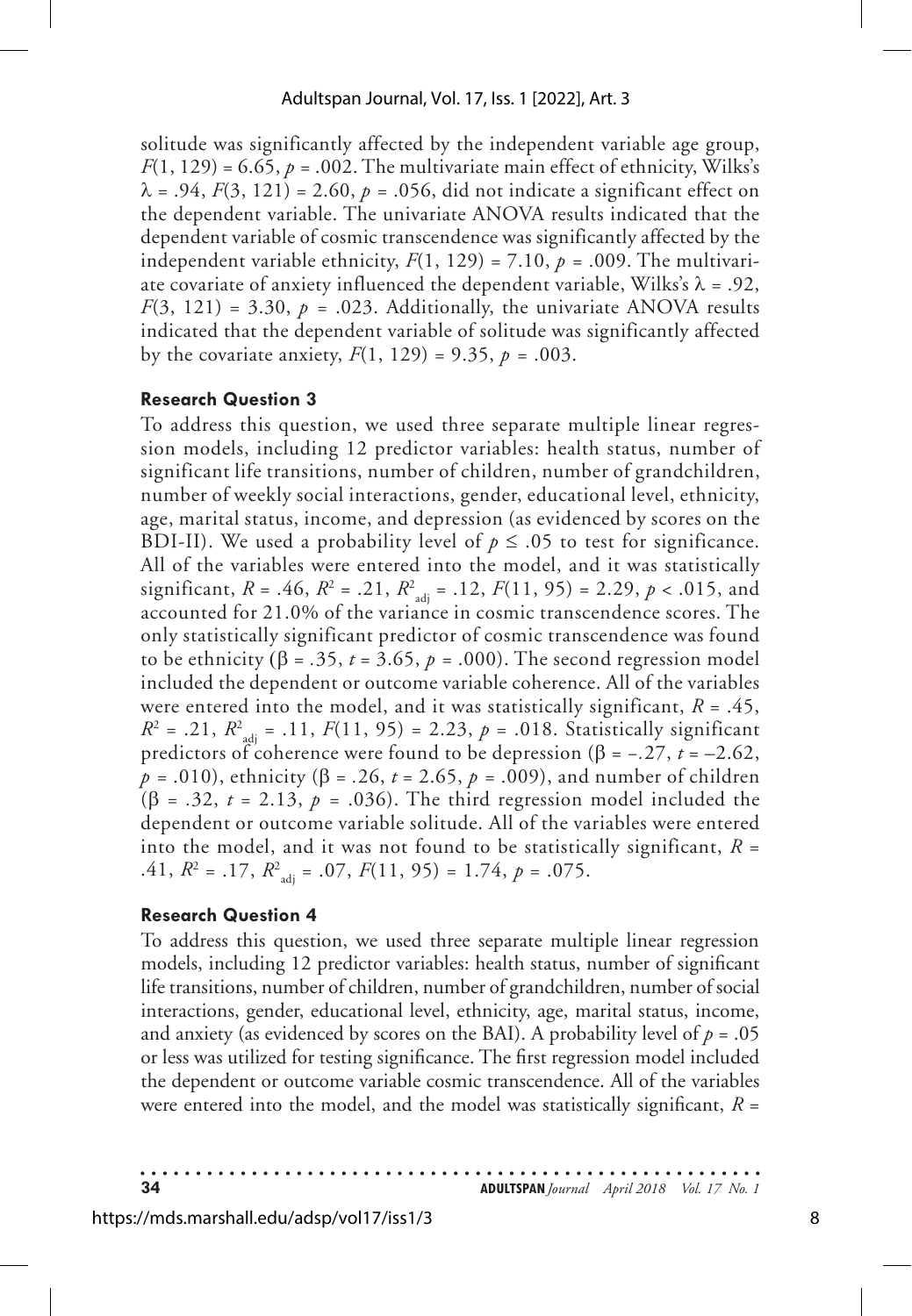.47,  $R^2 = .22$ ,  $R^2_{\text{adj}} = .13$ ,  $F(11, 95) = 2.42$ ,  $p = .011$ , accounting for 21.9% of the variance. Statistically significant predictors of cosmic transcendence were found to be ethnicity (β = *.*36, *t* = 3.75, *p =* .000) and number of weekly social interactions ( $\beta$  = .19,  $t$  = 1.99,  $p$  = .050). The second regression model included the outcome variable coherence. All of the variables were entered into the model, and it was not found to be statistically significant,  $R = .39$ ,  $R^2 = .15$ ,  $R^2_{\text{adj}} = .06, F(11, 95) = 1.56, p = .124.$  The third regression model included the dependent or outcome variable solitude. We entered all of the variables into the model, which was not statistically significant,  $R = .37$ ,  $R^2 = .14$ ,  $R^2_{\text{adj}} = .04$ , *F*(11, 95) = 1.36, *p* = .206.

## **DISCUSSION**

Although there are no known studies that would support or contradict the findings related to ethnicity and cosmic transcendence, Tornstam (2005) made the case for the theory of gerotranscendence reflecting the attitudes and beliefs of many non-Western cultures. Tornstam (1994) noted that it is likely that a comparative study may show the process of gerotranscendence to be somewhat different in various cultures. In fact, Ahmadi (1998, 2000; Ahmadi Lewin, 2001; Ahmadi Lewin & Thomas, 2000) found that cultural elements are to be regarded as modifiers to the development of gerotranscendence, namely that the process of gerotranscendence might be experienced differently in different cultures. Ahmadi Lewin (2001) pointed to the more fundamental ways of thinking and constructing reality, which differ among cultures, as one of these modifiers. Ahmadi (1998) found that, for example, Turkish individuals tend to develop gerotranscendence more easily than do their Western counterparts because of an element of Sufism in their culture. Racial/ ethnic identity and cultural identity are very different concepts (Kampfe, Harley, Wadsworth, & Smith, 2007); however, it is not surprising that the dimension of cosmic transcendence, which reflects the importance of community and family, would align with the values of individuals from non-Western cultures.

The relationship between increased number of weekly social interactions and the dimension of cosmic transcendence is a new finding in the field of counseling. According to Tornstam (2005), a qualitative study with 50 individuals between the ages of 52 and 97 years revealed "the need for and the pleasure of contemplative positive solitude" (p. 75). He described this solitude as a development in late life in which individuals become more selective of the types of social interactions in which they engage. The current results indicate the opposite to be true. In fact, these results identified that higher numbers of weekly social interactions were a predictor of higher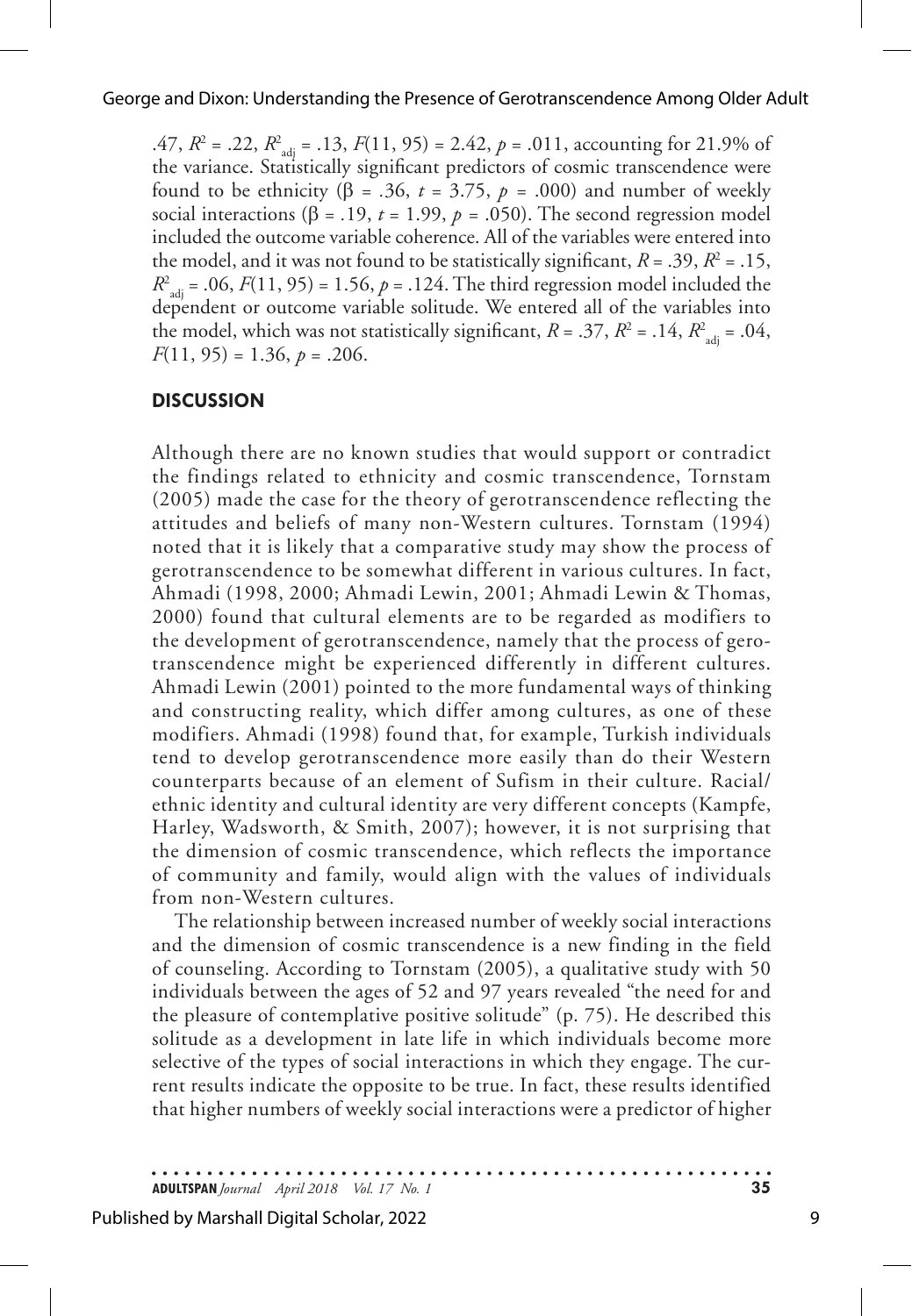scores on the cosmic transcendence subscale. This contradiction in findings indicates the need to continue to explore the subscales of the GS-R to fully understand and define the dimensions of the theory.

Depression, although an influential variable in this analysis, was found by Tornstam (1994, 2005) to be negatively correlated with all three dimensions of gerotranscendence, but namely cosmic transcendence and coherence. As previously noted, gerotranscendence is thought to be a natural process in older adulthood, but is considered to be inhibited by anxiety and depression, two common factors affecting many older adults in the United States (Klap et al., 2003). Tornstam (1994) found that the process of gerotranscendence is accompanied by contentment, satisfaction, and often the disappearance of anxiety and depressive symptoms. It has also been noted that those experiencing a shift toward gerotranscendence often report fewer feelings of loneliness and psychological strain (Tornstam, 1994). It is surprising to note that in our study, depression was influential for scores on the coherence subscale, whereas previous studies (Tornstam, 1990, 2005) revealed a negative correlation with two scales designed to measure depression. The finding that depression was identified as a factor that significantly influenced scores on the coherence subscale points to the need for additional research into the GS-R and its subscales.

Ethnicity was found to be a predictor of coherence scores, indicating that those of diverse racial/ethnic backgrounds had higher scores on this subscale. Coherence refers to the discovery of hidden aspects of the self (both good and bad), removal of the self from the center of one's universe, continuation of care of the body without obsession with it, experience of the return to childhood, and the realization that the pieces of life's puzzle form a whole (Cozort, 2008; Tornstam, 2005). Once again, the relationship between ethnicity and coherence could be viewed through a cultural lens and noted as a non-Western shift toward the end of life. Although the variable of ethnicity was significant in this analysis, it deserves further attention due to its overwhelming significance with gerotranscendence, as presented in this study.

Additionally, participants' number of children was found to be a predictor of coherence scores, which could indicate that those who have had children might better be able to see their lives from a generational perspective, leading to a lesser focus on oneself. Tornstam (2005) noted that the simple act of having children can result in higher coherence scores, as it is a natural and positive development in the life process. It should also be noted that in previous studies, Tornstam (2005) found that, of the significant variables, age was the most highly correlated factor with coherence, followed by gender, then marital status, and finally income. The same was not true in the current study. Although we included all of the previously noted variables in this study, none were found to be significant.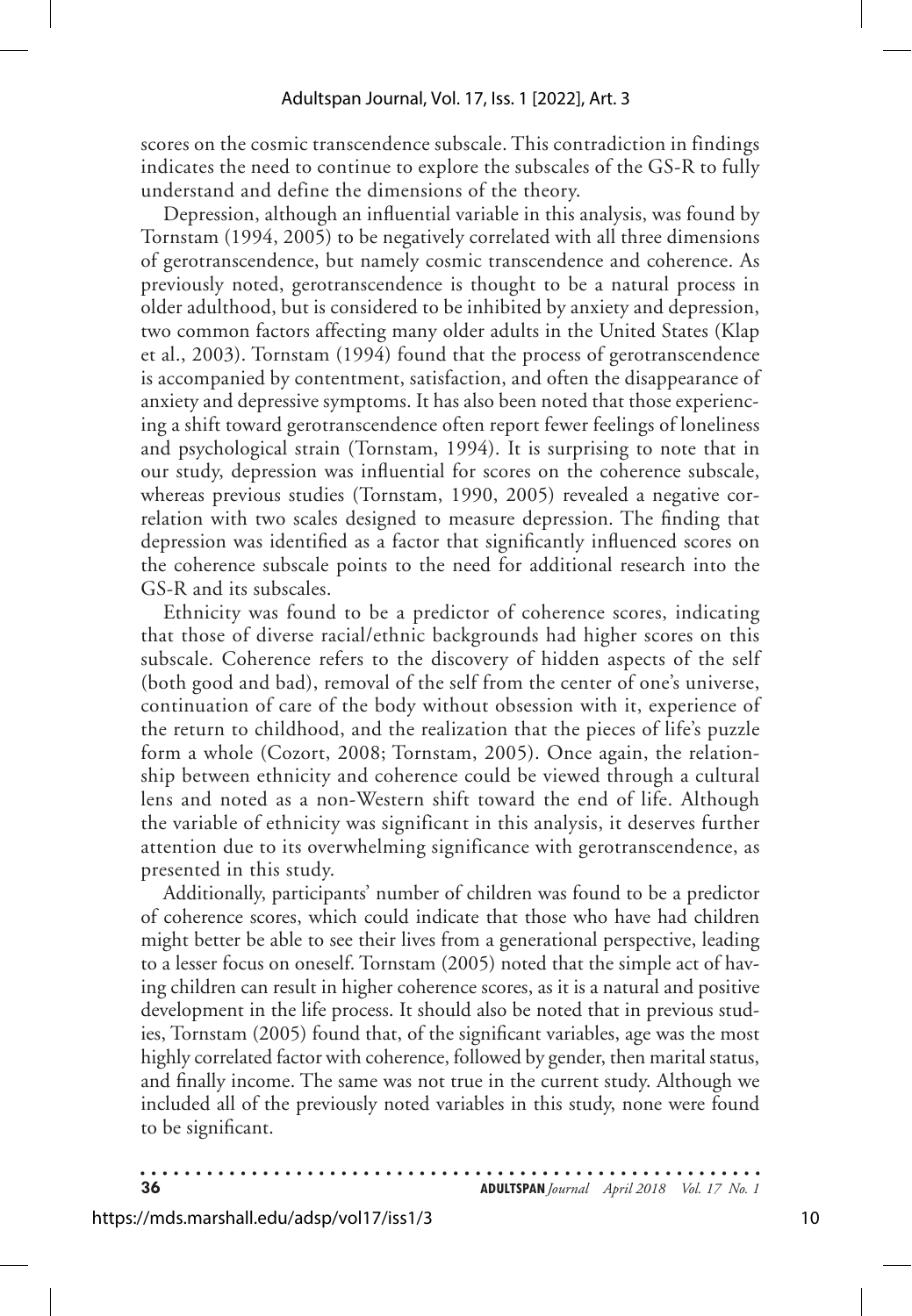#### George and Dixon: Understanding the Presence of Gerotranscendence Among Older Adult

However, age was found to significantly influence solitude scores in this study. Those with the highest scores on the solitude subscale were the group known as the old-old (74 to 85 years of age), followed by the young-old (55 to 73 years of age), and finally the oldest-old (those 85 years and older). Solitude refers to a decreased interest in superficial relationships, an increased need for meditation, a decreased desire for materialistic possessions, and an increased tendency to withhold from judgments and giving advice (Cozort, 2008). A surprising finding in these results was that the oldest-old age group—those 85 years of age and older—had the lowest scores on the solitude subscale, showing less of a tendency toward development into solitude. Tornstam (2005) noted that the need for positive solitude increases with age, resulting in a withdrawal from mainstream obligations in later life. Previous studies have found that age is an influential factor in solitude scores, but that the lowest scores should be viewed in the young-old group and the highest scores in the oldest-old group (Tornstam, 1994, 2005). This contradiction in findings could also be related to the GS-R scale properties and again furthers the argument for scale revision.

Depression and anxiety were also both found to be influential variables affecting scores on the solitude subscale. Tornstam (2005) found both anxiety and depression to be negatively correlated with all three dimensions of gerotranscendence, and noted that the process of gerotranscendence is accompanied by contentment, satisfaction, and often the disappearance of anxiety and depressive symptoms (Tornstam, 1994). However, the dimension of solitude has been critiqued by some as mimicking the symptoms of depression because it shares some of the same characteristics (Tornstam, 2005). Tornstam (2005) combated these accusations by stating that gerotranscendence is negatively correlated with depression, mental illness, and consumption of psychotropic medication and that increased positive solitude is a natural developmental process unrelated to the symptoms of depression or anxiety. It is arguably difficult to distinguish between positive solitude (one's desire to meditate on life as a whole) and depression (a negative societal withdrawal) through survey items. It also may be difficult to determine whether the physical symptoms of anxiety (as measured by the BAI) are a full representation of anxiety or an indication of more physical decline in older adults. It is noted that additional research is needed on the GS-R to gain a more complete understanding of the construct, but the dimension of solitude might be a difficult concept to distinguish based on the questions presented to represent depression and anxiety symptoms in the instruments used.

#### **Limitations of the Study**

Although the results of this study offer insight into the presence of gerotranscendence among older adults in Florida, they are limited and must be interpreted within the context of this study. Therefore, the results of this study are not generalizable beyond the population studied. Limitations included the overall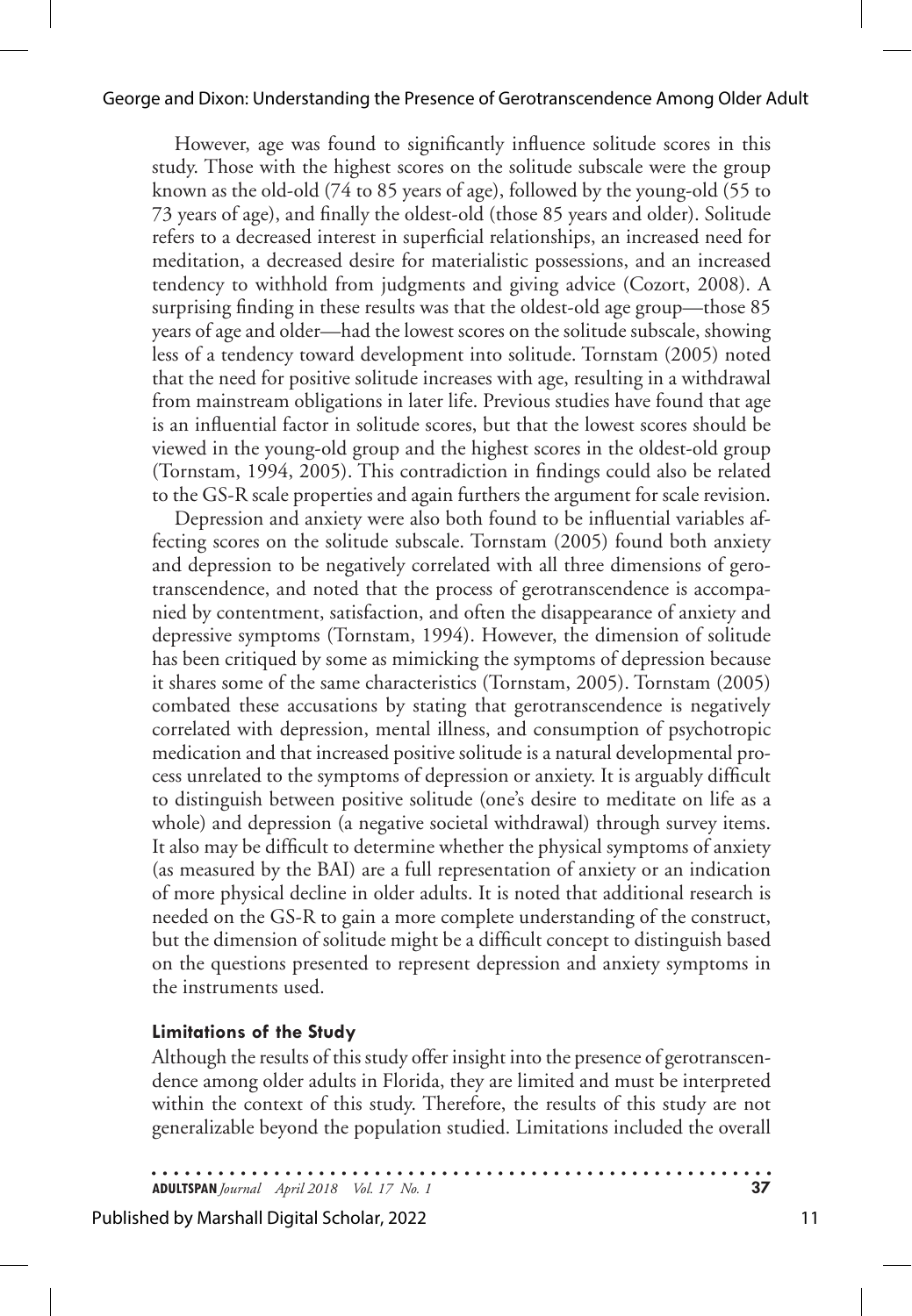nature of the study, the sample population, instruments used, and the use of self-report measures. The study was designed to minimize such limitations; however, the results may have been affected by any of the mentioned factors.

The nature of the study and the sample population should be considered the largest limitations. The theory of gerotranscendence was developed with a mainly White group of older adults in Europe. Although the aim of the current study was to include diverse older adults, fewer racial minorities participated in this study than we hoped to include. We noted that many individuals lacked trust, did not want to provide information that might be too revealing, and were reluctant to participate in this project. One problem might have been that the concept of gerotranscendence could have been seen as too abstract, because many of the senior centers had a great amount of racial and ethnic diversity, but the majority of those choosing to participate were White/Caucasian. Additionally, the sampling strategy may have caused problems with recruiting diverse individuals. The inclusion of only senior centers for recruiting participants may have limited the number of participants. A wider participant base may have resulted if additional facilities were attended, such as religious/spiritual meeting places. Also, using senior centers as data collection sites might have also influenced the variable of social interactions because senior centers are intrinsically social facilities where older adults gather for activities with their peers. The use of other types of senior sites may have resulted in different outcomes.

#### **Implications**

These results have several implications for counseling practice with older adults in the United States. The results directly pointed to higher levels of depression and anxiety during development into older adulthood, as noted in previous research (Klap et al., 2003). Thus, these increases should be noted when working with older clients. Older adults are also at a disadvantage in the United States with respect to health care, mental health care, and social services (Calasanti & Slevin, 2006). Researchers might use these findings to develop interventions and strategies for older clients. Additionally, results indicated that gerotranscendence may be experienced differently among diverse individuals. Thus, counselors should develop specific interventions and frameworks for diverse cultural groups related to gerotranscendence and aging.

# **CONCLUSION**

The findings of this study emphasize the importance of continued research on the theory of gerotranscendence with diverse older adults. The present investigation revealed a strong link between ethnicity and development toward gerotranscendence. The 130 participants in this study composed a small portion of those who could benefit from increased awareness and research on positive aging strategies. By taking the first steps into looking at how the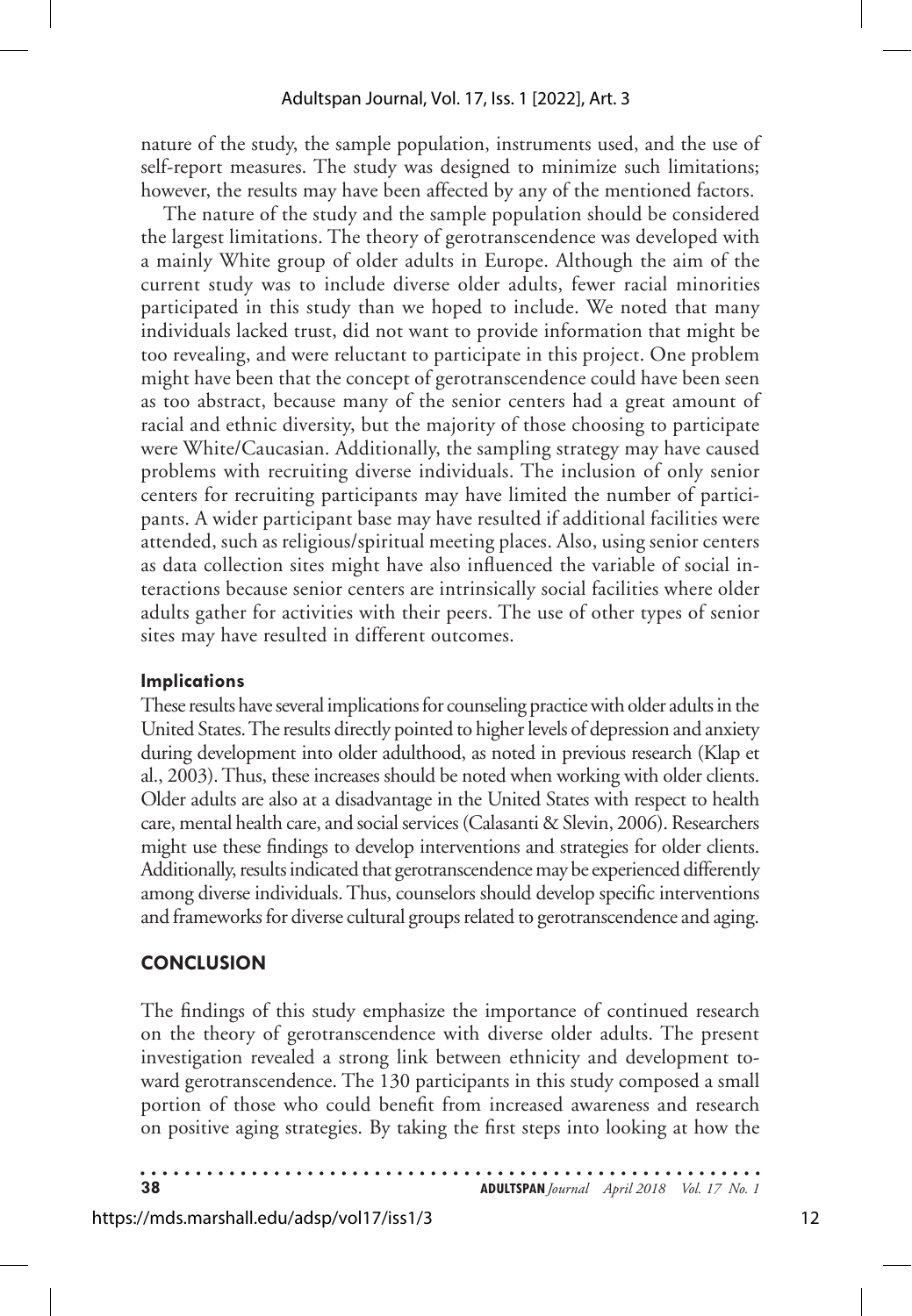#### George and Dixon: Understanding the Presence of Gerotranscendence Among Older Adult

theory of gerotranscendence relates to those of varying racial backgrounds, this study contributes to the advancement of gerontology, cultural awareness, and the counseling profession as a whole; however, much work is still needed to further understand the full spectrum of how to best work with and for the many diverse individuals within the older adult population.

#### **REFERENCES**

- Ahmadi, F. (1998). Sufism and gerotranscendence: The impact of the way of thinking, culture, and aging on spiritual maturity. *Journal of Aging and Identity, 3,* 189–211.
- Ahmadi, F. (2000). Reflections on spiritual maturity and gerotranscendence: Dialogues with two Sufis. *Journal of Religious Gerontology, 11,* 43–74.
- Ahmadi Lewin, F. (2001). Gerotranscendence and different cultural settings. *Ageing & Society, 21,* 395–415.
- Ahmadi Lewin, F., & Thomas, L. E. (2000). Gerotranscendence and life satisfaction: Studies of religious and secular Iranians and Turks. *Journal of Religious Gerontology, 12,* 17–41.
- Baker, D. W., Gazmararian, J. A., Sudano, J., & Patterson, M. (2000). The association between age and health literacy among elderly persons. *Journal of Gerontology: Social Sciences, 55,*  S368–S374.
- Baker, D. W., Williams, M. V., Parker, R. M., Gazmararian, J. A., & Nurss, J. (1999). Development of a brief test to measure functional health literacy*. Patient Education and Counseling, 38,* 33–42.
- Beck, A. T., Epstein, N., Brown, G., & Steer, R. A. (1988). An inventory for measuring clinical anxiety: Psychometric properties. *Journal of Consulting Clinical Psychology, 53,* 893–897.
- Beck, A. T., Ward, C. H., Mendelson, M., Mock, J., & Erbaugh, J. (1961). An inventory for measuring depression. *Archives of General Psychiatry, 4,* 561–571.
- Calasanti, T., & Slevin, K. F. (Eds.). (2006). *Age matters: Realigning feminist thinking.* New York, NY: Routledge.
- Cohen, P., Cohen, J., West, S. G., & Aiken, L. S. (2002) *Applied multiple regression/correlation analysis for the behavioral sciences* (3rd ed.). Mahwah, NJ: Erlbaum.
- Colby, S. L., & Ortman, J. M. (2015). *Projections of the size and composition of the U.S. population: 2014 to 2060* (Report No. P25-1143). Retrieved from U.S. Census Bureau website: https://www.census.gov/content/dam/Census/library/publications/2015/demo/p25-1143.pdf
- Cozort, R. (2008). *Revising the Gerotranscendence Scale for use with older adults in the southern United States and establishing psychometric properties of the Revised Gerotranscendence Scale* (Unpublished doctoral dissertation). University of North Carolina at Greensboro, Greensboro, NC.
- Crane, P. B., Cody, M., & McSweeney, J. C. (2004). Informed consent: A process to facilitate older adults' participation in research. *Journal of Gerontological Nursing, 30,* 40–44.
- Cumming, E., Newell, D. S., Dean, L. R., & McCaffrey, I. (1960). Disengagement: A tentative theory of aging. *Sociometry, 23,* 23–25.

Curnow, T. (1999). *Wisdom, intuition, and ethics*. Aldershot, England: Ashgate.

- Dalby, P. (2006). Is there a process of spiritual change or development associated with aging? A critical review of research. *Aging & Mental Health, 10,* 4–12.
- Ebersole, P., Hess, P., Touhy, T., & Jett, K. (2005). *Gerontological nursing and healthy aging* (2nd ed.). St. Louis, MO: Mosby.
- Erikson, E. H. (1950). *Childhood and society*. New York, NY: Norton.
- Florida Department of Elder Affairs. (2009). *Demographic profiles and statistics*. Retrieved from http://elderaffairs.state.fl.us/doea/pubs/pubs/Florida'sStateProfile.pdf
- Frankl, V. E. (2006). *Man's search for meaning*. Boston, MA: Beacon Press. (Original work published 1946)

. . . . . . . . . . . **ADULTSPAN***Journal April 2018 Vol. 17 No. 1* **39**

#### Published by Marshall Digital Scholar, 2022